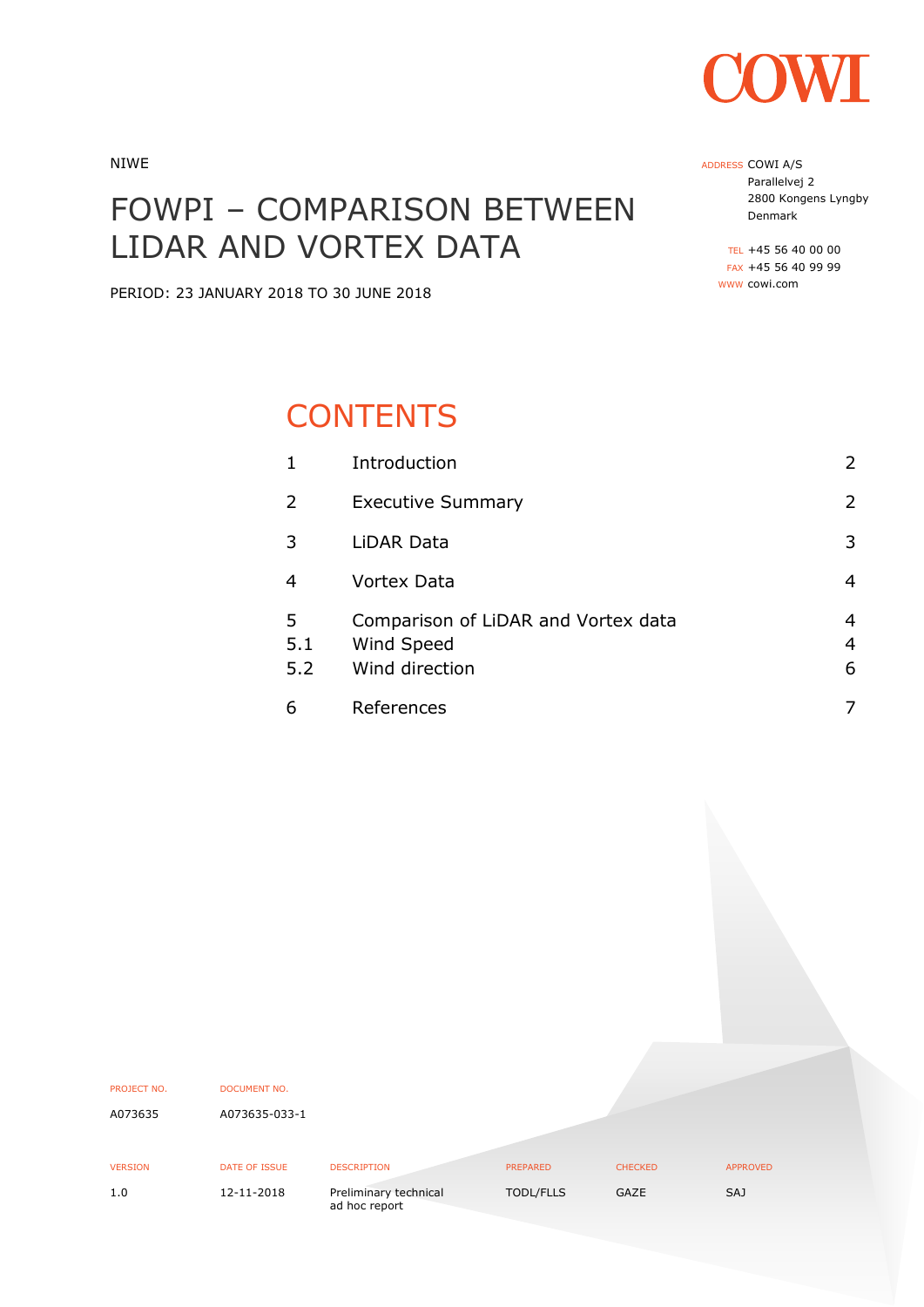#### <span id="page-1-0"></span>1 Introduction

This note includes the results of a preliminary comparison between the Vortex hindcast data used for the initial FOWPI wind resource calculations and readily available wind data measured by the platform mounted offshore LiDAR at the vicinity of FOWPI site.

The LiDAR has been installed by Meteopole, under the FOWIND consortium, and it is noted that this report assumes that the installation and operation of the LiDAR, as well as handling of the LiDAR data, is according to best practice. At this stage COWI has not evaluated the data quality, besides visual inspection of the time series. Further evaluation is to be carried upon provision of quality documents such as installation, maintenance and data handling reports.

### <span id="page-1-1"></span>2 Executive Summary

A comparison between the VORTEX mesoscale data, used as basis for the initial FOWPI wind study, and the measurements from the offshore LiDAR installed in Zone B Gujarat has been made for the concurrent period from 23 January 2018 to 30 June 2018. The Vortex data was extracted at the same position as the LiDAR.

Based on the comparison it is seen that the Vortex data follows the same monthly variation as measured by the LiDAR however, the monthly mean wind speeds based on the Vortex data are generally lower than measured by the LiDAR. During the low wind months, the difference is larger than during the high wind months.

The Vortex data under-predicts the average wind speed by respectively 12.5% and 14.6% at 100 m and at 80 m AMSL compared with the average wind speed measured by the LiDAR during the considered period 23 January 2018 to 30 June 2018. This corresponds to a long-term average wind speed increase from 7.1 m/s to 8.0 m/s, at 100 m Above Sea Level (ASL).

With a wind speed to AEP sensitivity (dAEP/dWS %) of approx. 1.7, calculated based on a Vestas V136 4.2 MW and the estimated long-term wind distribution (see ref. [1\)](#page-6-1), at the position of the LiDAR and Vortex data, the wind speed prediction by the Vortex data corresponds to an under-prediction of the AEP of approx. 21-25% in 100 m and 80 m respectively.

Furthermore, it is also found that there is a wind veer of approximately 20 degrees between the modelled Vortex data and the LiDAR measurements. This wind veer is also present when comparing with other reanalysis data sources such as MERRA2, CFSR and ERA5. It is recommended to verify the wind direction measured by the LiDAR e.g. by quality check of ongoing campaign and/or comparison with available nearby measurements.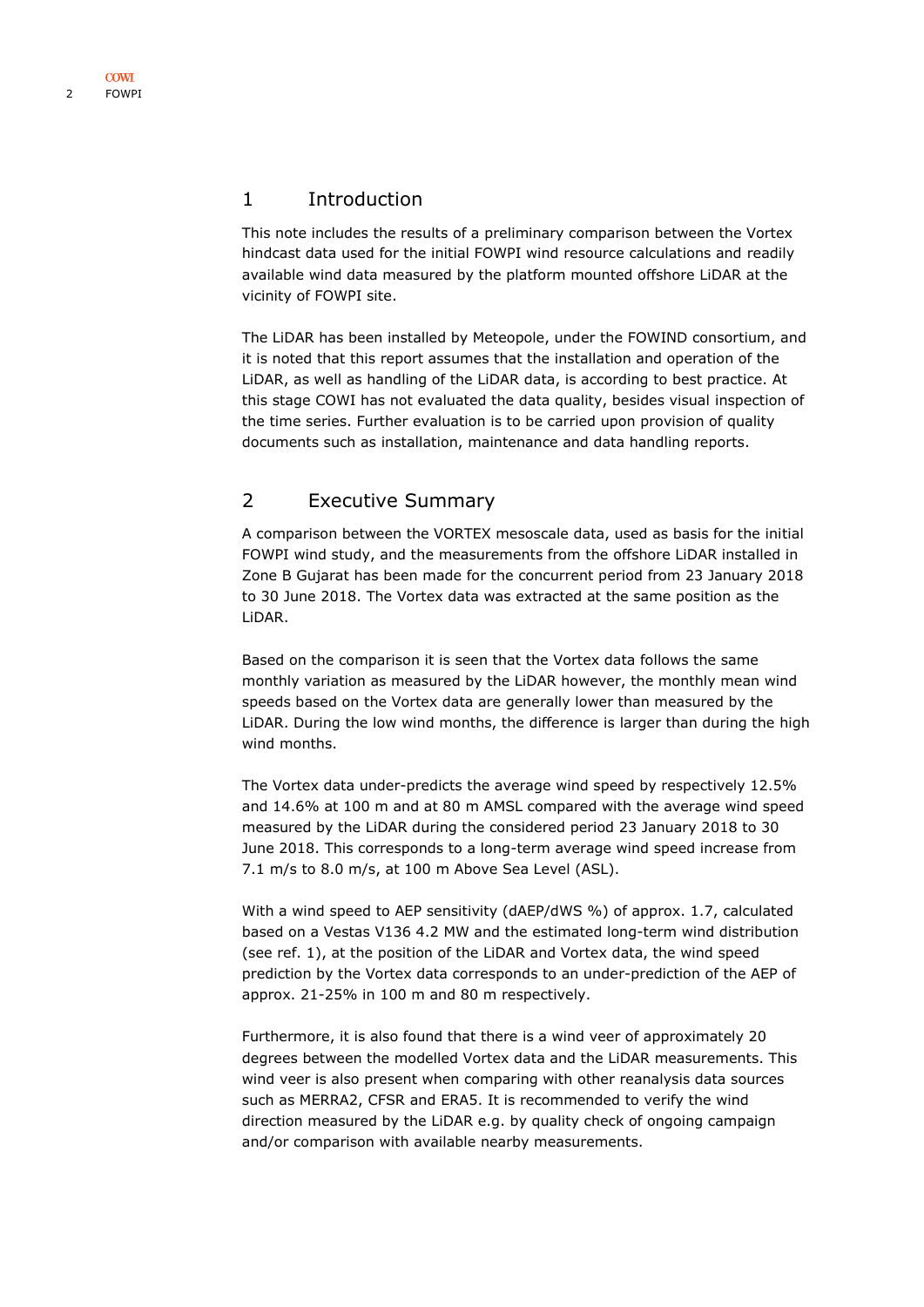### <span id="page-2-0"></span>LiDAR Data

At present, the wind data measured by the LiDAR has been made available from 1 November 2017 to 30 June 2018. Wind speed and wind direction are measured at the following heights:

| LiDAR Measuring Heights [m] |    |    |                 |    |  |  |  |                         |     |       |     |
|-----------------------------|----|----|-----------------|----|--|--|--|-------------------------|-----|-------|-----|
|                             | 60 | 70 | 80 <sub>1</sub> | 87 |  |  |  | $100$   107   120   140 | 160 | 180 l | 200 |

*Table 3-1 LiDAR measuring heights*

Furthermore, atmospheric pressure and relative humidity are measured as well.

The recovery of the LiDAR data has been low during the first period of the measuring campaign as shown in [Table 3-2](#page-2-1) below, presenting the number of 10 min data sets obtained within each day (N.B. 144 corresponds to 100%). Therefore, only LiDAR data from 23 January 2018 has been considered in the presented analyses. COWI is also informed that data is lacking from 24 July 2018 to 10 September 2018.

| Day            | <b>Nov</b>   | Dec            | Jan          | Feb  | Mar  | Apr  | May  | Jun  |
|----------------|--------------|----------------|--------------|------|------|------|------|------|
|                | 2017         | 2017           | 2018         | 2018 | 2018 | 2018 | 2018 | 2018 |
| 1              | 141          | 132            | 144          | 144  | 144  | 144  | 144  | 144  |
| $\overline{2}$ | 144          | $\mathbf 0$    | $\mathbf{1}$ | 143  | 144  | 144  | 144  | 144  |
| 3              | 144          | $\mathbf 0$    | 88           | 144  | 144  | 144  | 144  | 139  |
| $\overline{4}$ | 144          | $\mathbf 0$    | $\mathbf{1}$ | 144  | 144  | 144  | 144  | 144  |
| $\overline{5}$ | 144          | $\mathbf 0$    | 70           | 144  | 144  | 144  | 144  | 144  |
| 6              | 141          | $\mathbf 0$    | 72           | 144  | 144  | 144  | 141  | 144  |
| $\overline{7}$ | $\mathbf{0}$ | 63             | 73           | 144  | 144  | 144  | 144  | 144  |
| 8              | 72           | 144            | 72           | 144  | 82   | 144  | 144  | 144  |
| $\overline{9}$ | 141          | 37             | 1            | 144  | 75   | 144  | 144  | 144  |
| 10             | 98           | $\overline{0}$ | 85           | 144  | 144  | 144  | 144  | 143  |
| 11             | 66           | 75             | $\mathbf{1}$ | 144  | 144  | 144  | 144  | 143  |
| 12             | 20           | 50             | 79           | 144  | 140  | 144  | 144  | 144  |
| 13             | $\mathbf{0}$ | 144            | $\mathbf{1}$ | 144  | 140  | 144  | 144  | 144  |
| 14             | 88           | $\mathbf{1}$   | 73           | 144  | 138  | 139  | 144  | 144  |
| 15             | 144          | 87             | 67           | 144  | 144  | 144  | 144  | 144  |
| 16             | 144          | 144            | 73           | 144  | 144  | 144  | 144  | 144  |
| 17             | 144          | $\mathbf{1}$   | 75           | 144  | 144  | 144  | 144  | 143  |
| 18             | 41           | $\mathbf 0$    | 77           | 144  | 144  | 144  | 144  | 144  |
| 19             | $\mathbf{0}$ | $\overline{0}$ | 79           | 144  | 144  | 144  | 144  | 144  |
| 20             | 90           | $\overline{0}$ | 77           | 144  | 144  | 144  | 144  | 144  |
| 21             | 144          | 87             | 76           | 144  | 144  | 144  | 144  | 144  |
| 22             | 144          | 144            | 45           | 144  | 144  | 144  | 144  | 144  |
| 23             | 144          | $\mathbf{1}$   | 144          | 144  | 144  | 144  | 144  | 138  |
| 24             | 24           | 83             | 144          | 144  | 144  | 144  | 144  | 112  |
| 25             | 79           | 144            | 144          | 144  | 144  | 144  | 144  | 122  |
| 26             | 144          | $\mathbf{1}$   | 144          | 144  | 144  | 144  | 144  | 144  |
| 27             | 144          | $\overline{0}$ | 144          | 144  | 144  | 144  | 144  | 144  |
| 28             | 7            | 85             | 144          | 144  | 136  | 141  | 144  | 139  |
| 29             | 71           | 144            | 144          |      | 144  | 144  | 144  | 144  |
| 30             | 144          | 1              | 144          |      | 144  | 144  | 144  | 144  |
| 31             |              | 84             | 144          |      | 144  |      | 143  |      |
| Recovery       | 68.3         | 37             | 58.8         | 100  | 96.6 | 99.8 | 99.9 | 98.3 |

<span id="page-2-1"></span>*Table 3-2 Recovery of LiDAR data (100 m)*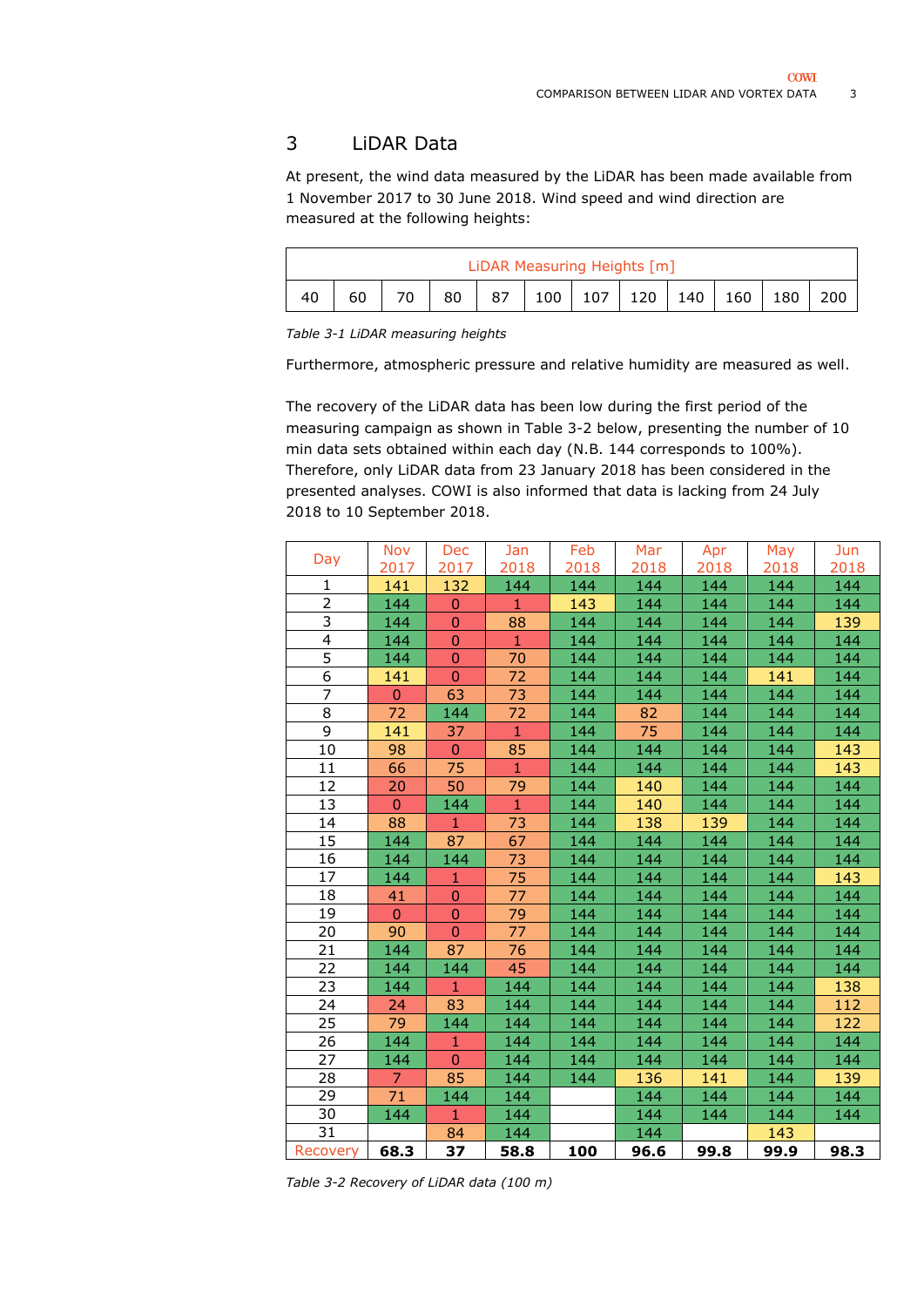#### <span id="page-3-0"></span>4 Vortex Data

For the initial wind study, a 20 years VORTEX time series (virtual mast) representing the wind at respectively 80 m and 100 m AMSL at the same position as the LiDAR has been applied covering the period:

› Vortex wind data period: 01 August 1997 to 31 July 2017

For this comparison, concurrent Vortex and LiDAR time series data up to 30 June 2018 has been analysed.

For more details regarding the Vortex data, see ref. [1.](#page-6-1)

### <span id="page-3-1"></span>5 Comparison of LiDAR and Vortex data

For the comparison between the LiDAR and the Vortex data, only data covering the following period has been included for both data sets:

› Comparison period: 23 January 2018 to 30 June 2018

The comparison period partially covers months from both the low and high wind season. Although a longer period of data would certainly be valuable for the analysis, it is assessed that the available data can contribute to the assessment of the validity of the Vortex data.

## <span id="page-3-2"></span>5.1 Wind Speed

[Figure 5-1](#page-3-3) shows the monthly mean wind speeds based on respectively the LiDAR and the Vortex data.



<span id="page-3-3"></span>*Figure 5-1 Monthly mean wind speed based on LiDAR and Vortex data. Note that Jan 2018 only covers 9 days of data.*

It seen that the Vortex data follows the same monthly variation as measured by the LiDAR however, the monthly mean wind speeds based on the Vortex data are generally lower than measured by the LiDAR. During the low wind months, the difference is larger than during the high wind months.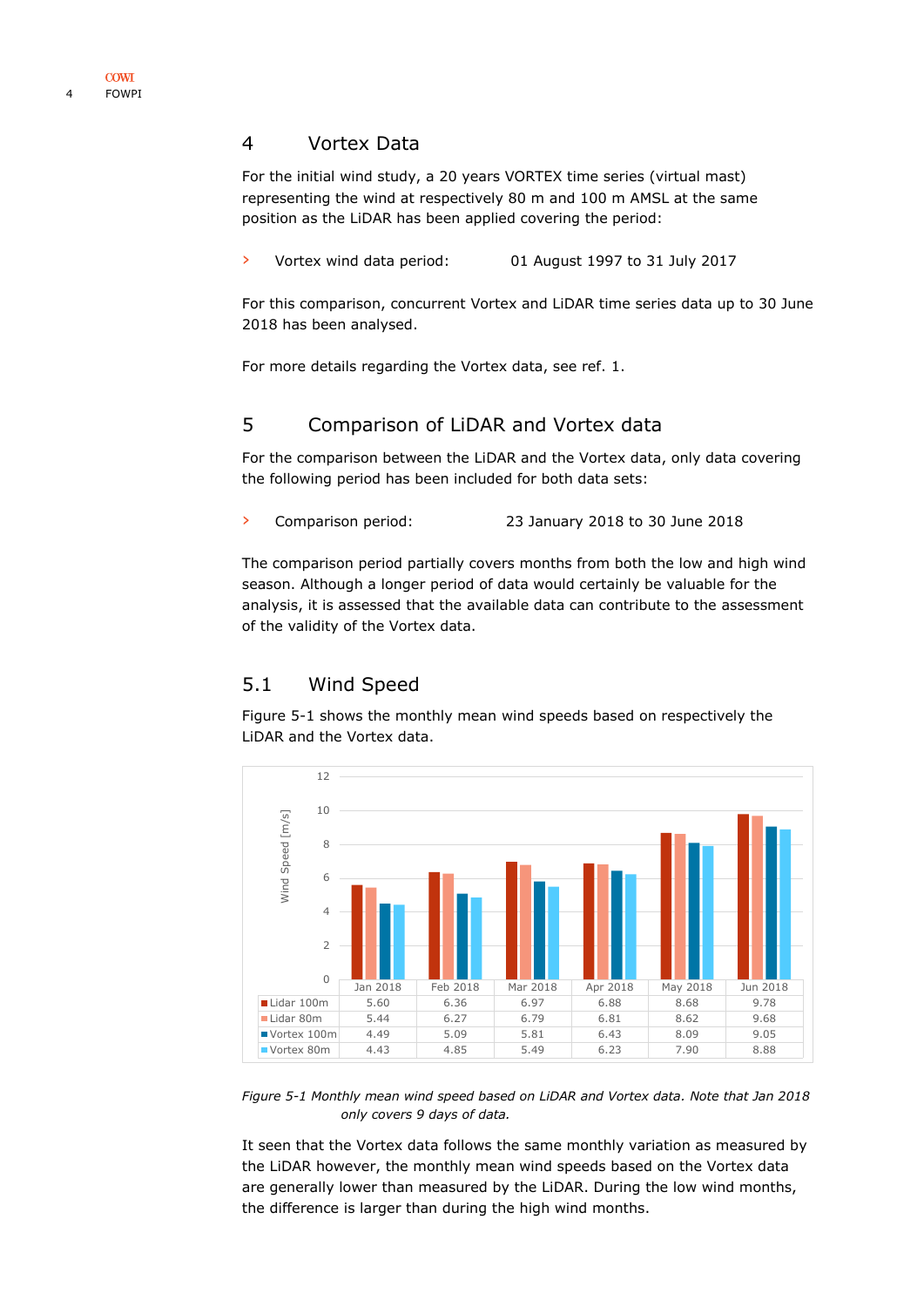

[Figure 5-2](#page-4-0) shows the correlation between daily mean wind speeds based on respectively the LiDAR and the Vortex data. It is seen that the correlation coefficient,  $R^2$  is 0.75, which is not a perfect correlation, though acceptable.

<span id="page-4-0"></span>*Figure 5-2 Correlation between daily mean wind speed based on Vortex and LiDAR data (100 m)*

The average wind speeds for the considered period 23 January 2018 to 30 June 2018 based on respectively the LiDAR and the Vortex data are given by:

| Height [m] | <b>LiDAR</b><br>[m/s] | <b>Vortex</b><br>[m/s] | Ratio<br>LiDAR/Vortex |
|------------|-----------------------|------------------------|-----------------------|
| 100        | 7.63                  | 6.78                   | 1.125                 |
| 80         | 7.53                  | 6.57                   | 1.146                 |

<span id="page-4-1"></span>*Table 5-1 Average wind speeds based on LiDAR and Vortex data during the period 23 January 2018 to 30 June 2018*

It is seen that the Vortex data under-predicts the average wind speed by respectively 12.5% and 14.6% at 100 m and at 80 m ASL compared with the average wind speed measured by the LiDAR during the considered period 23 January 2018 to 30 June 2018.

With a wind speed to AEP sensitivity (dAEP/dWS %) of approx. 1.7, calculated based on a Vestas V136 4.2 MW and the estimated long-term wind distribution (see ref. [1\)](#page-6-1), at the position of the LiDAR and Vortex data, the wind speed underprediction by the Vortex data corresponds to an under-prediction of the AEP of approx. 21-25% in 100 m and 80 m respectively.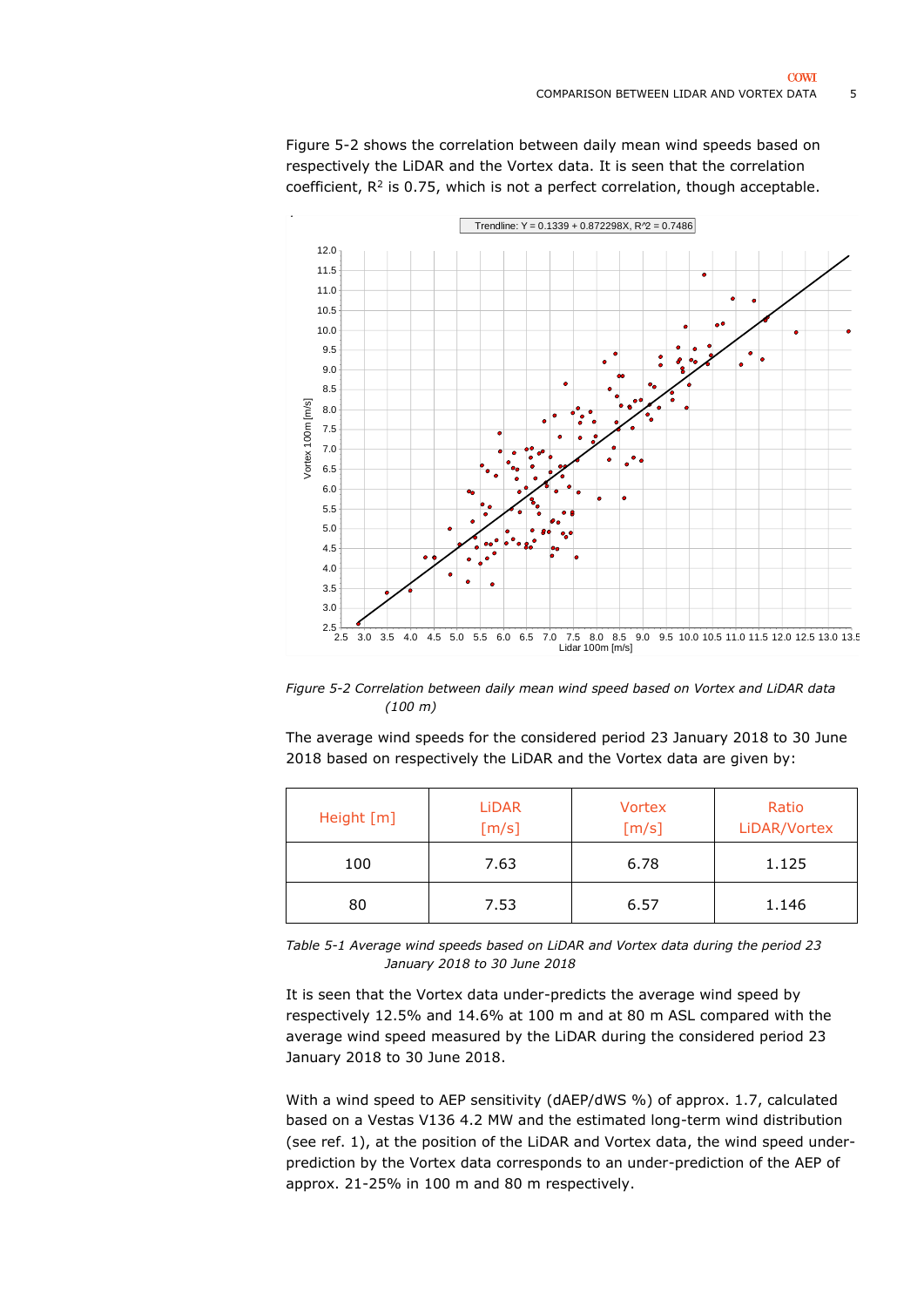In ref. [1,](#page-6-1) the long-term Weibull mean wind speeds at respectively 100 m and 80 m ASL were, based on the Vortex data, estimated to:

| Mean wind speed at 100 m ASL (Vortex): | 7.1 m/s           |
|----------------------------------------|-------------------|
| Mean wind speed at 80 m ASL (Vortex):  | $6.9 \text{ m/s}$ |

Applying<sup>1</sup> the ratios between the LiDAR and Vortex average wind speeds in Table [5-1,](#page-4-1) the corrected long-term Weibull mean wind speeds at respectively 100 m and 80 m ASL become:

| Mean wind speed at 100 m ASL (LiDAR corrected): | $8.0 \text{ m/s}$ |
|-------------------------------------------------|-------------------|
| Mean wind speed at 80 m ASL (LiDAR corrected):  | 7.9 m/s           |

# <span id="page-5-0"></span>5.2 Wind direction

-

The wind direction distributions based on respectively the LiDAR and the Vortex data during the considered period 23 January 2018 to 30 June 2018 are shown in [Figure 5-3.](#page-5-1)



<span id="page-5-1"></span>*Figure 5-3 Wind roses (frequency), purple: Vortex and red: LiDAR (100 m)*

 $1$  This is a simple approach. A more detailed MCP method must be applied upon completion of measurements and quality review of LiDAR installation, maintenance and data handling.